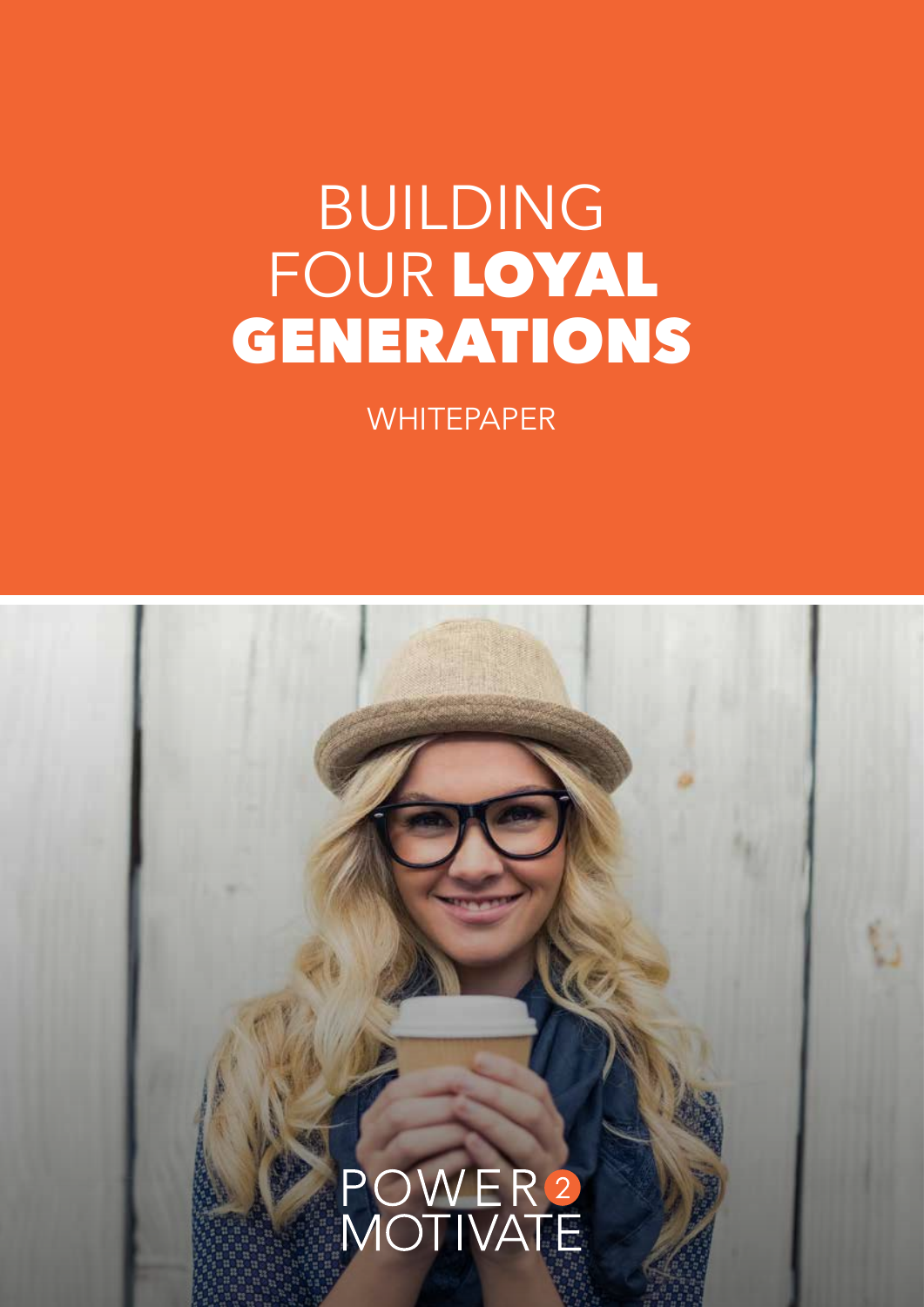

Customer loyalty has become a trivial aspect for marketers in many industries today. On the one hand, executives understand the importance of an effective programme. Increasing retention rates by just 5 per cent can push profits up by anywhere between 25 to 95 per cent, according to statistics gathered by Bain & Company.

The flip side of this is the simple fact that organisations are having difficulties creating schemes that align with the wants and needs of each generation - Centennials, Millennials, Generation X and Baby Boomers. Each group grew up under different conditions and, in turn, their ingrained values affect which types of customer loyalty programmes they buy into and which they ignore.

Spending power isn't easily won over. On average, 70 per cent of satisfied consumers don't even return to make another purchase, B&C reported. This is likely because many companies are viewing customers as a collective, rather than modelling a loyalty scheme off their individual personas. Doing so requires going beyond the normal call of duty - coupons and discounts just don't move the needle enough anymore.

**"Spending power isn't easily won over. On average, 70 per cent of satisfied consumers don't even return to make another purchase"** 

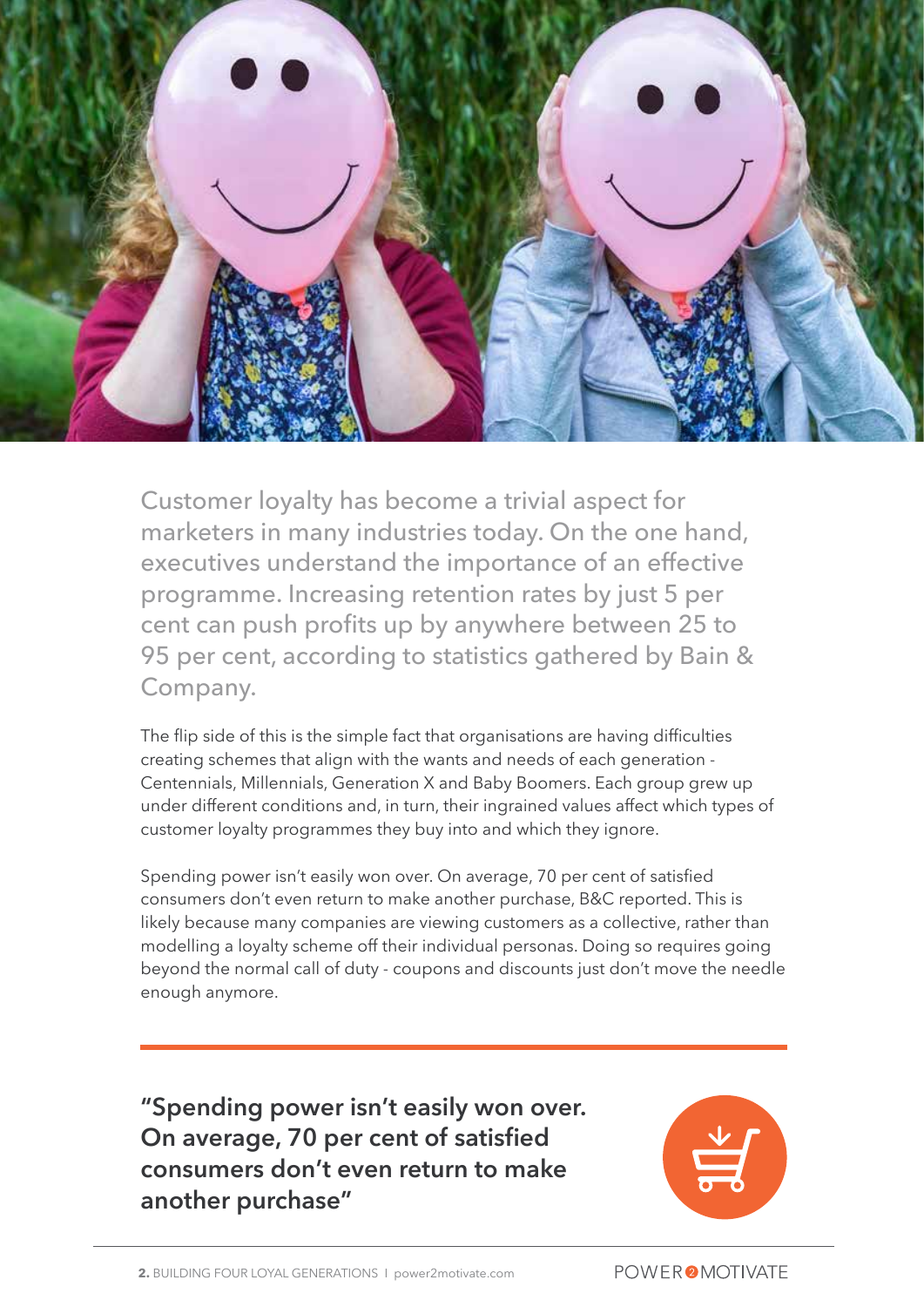

# CENTENNIALS (GENERATION Z): 1998 - PRESENT

The youngest group of shoppers have a sizable spending capital: roughly \$44 billion. Born after 1998, this generation has always been surrounded by technology, which has in part helped mould the recent success of e-commerce

They've also shown waning brand loyalty. Their sole focuses are on product quality and the reputation of the company in relation to environmental sustainability. Just 30 per cent of Centennials view a traditional loyalty program as something that makes a retailer unique in their eyes, Ernst and Young reported. More so than other generations, a company will have to develop unique and fun ways to interact with this group if it wants to retain them as repeat customers.

Retailers can appeal to the digital aspect of Centennials by gamifying their customer loyalty programme. Instead of offering coupons or members-only flash sales, allocate points that align with purchases. This allows organisations to bring on a slew of new rewards targeted towards enriching the interaction between Generation Z and your company.

Exclusive concert tickets and VIP access to events are unique prizes that align well with Centennials' habits. Nearly 90 per cent of this generation are active during their free time, instead of sitting around, according to EY. Because of this, giving them the chance to use their points to donate to charities of their choosing can help prove respect for an organisations' reputation on sustainability and appeal to their awareness of social and environmental issues.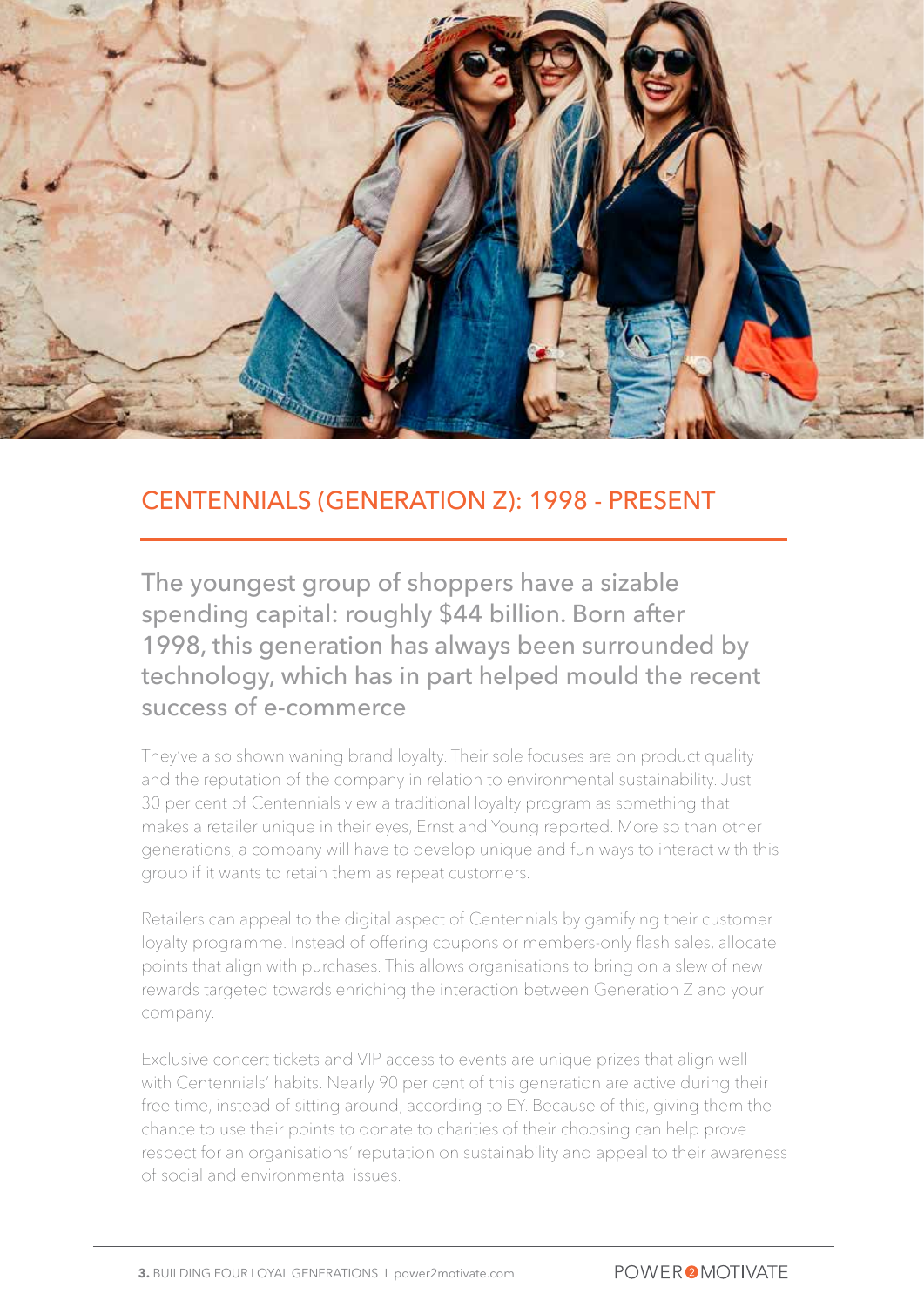

# MILLENNIALS (GENERATION Y): 1981 - 1997

Millennials hold the lion's share of the workforce population around the globe currently. With that distinguished honour, they're also expected to account for 30 per cent of total retail sales in the United States alone by 2020 - or \$1.4 trillion, according to Accenture.

Millennials hold the lion's share of the workforce population around the globe currently. With that distinguished honour, they're also expected to account for 30 per cent of total retail sales in the United States alone by 2020 - or \$1.4 trillion, according to Accenture.

Contrary to centennials' beliefs, this group tends to pick more affordable products and are willing to sacrifice quality to save money in the long run. When it comes to brand loyalty, 95 per cent of these young consumers want organisations to take an active interest building a relationship between them, Accenture research found.

Millennials tend to gravitate towards tangible rewards. While coupons or in-store gift cards are still a priority for them, as they are older generations, Aimia reported that digital gadgets and vacation subsidies can be wildly effective customer loyalty benefits that can entice Generation Y to join in droves. Australian Millennials, for instance, spend \$11.3 billion every year travelling, which is more than Baby Boomers (\$9.8 billion) and Generation X (\$6.8 billion), according to Westpac Banking Corporation. Companies can connect with Generaton Y by helping to fuel their thirst for travel through a rewards-based customer loyalty programme, and in return create loyal customers. The payout cycle should remain relatively short to maximise interest, as 71 per cent of Millennials expect a reward within the first three months of joining, Aimia research suggests.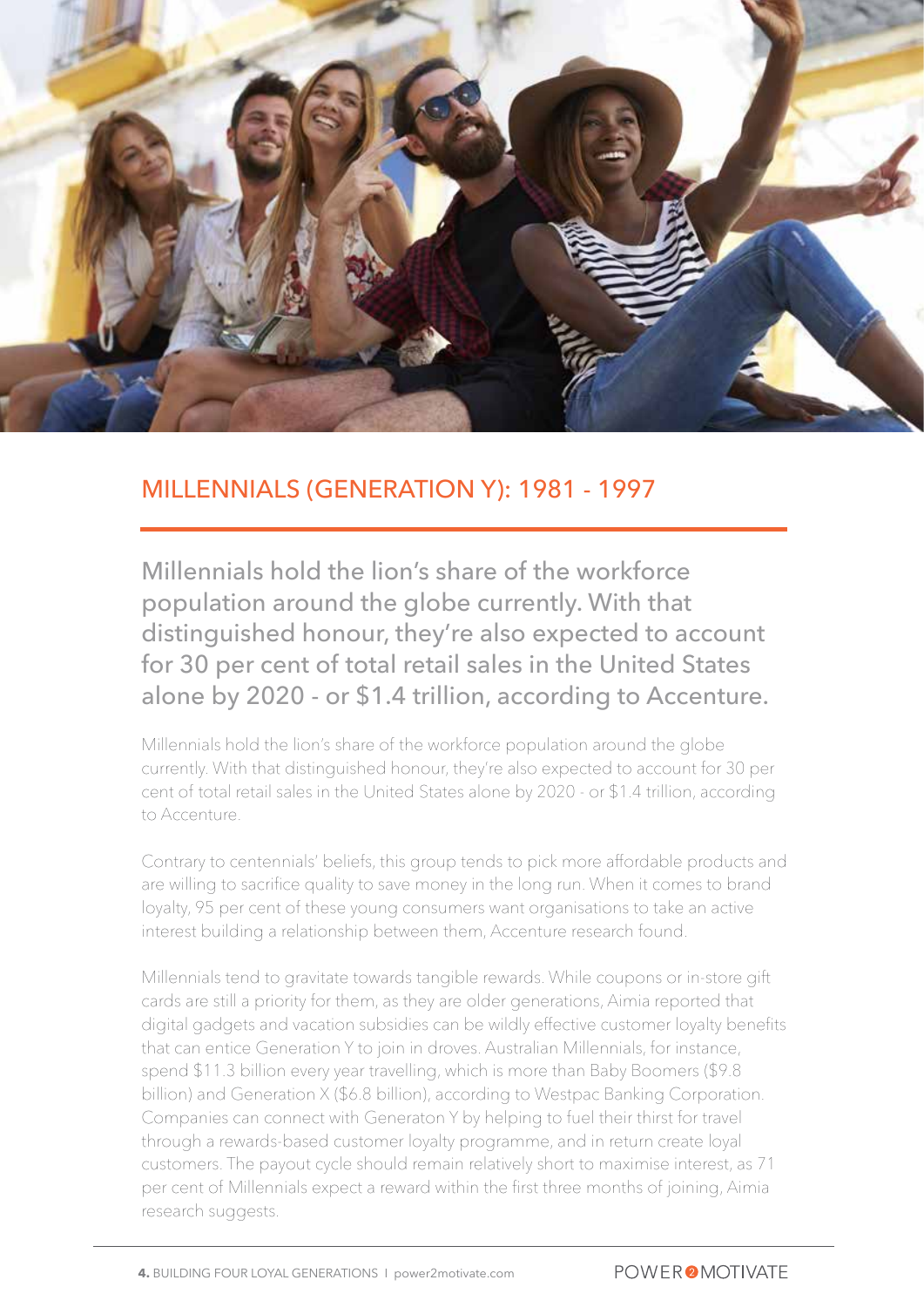

## GENERATION X: 1964 - 1980

Although often forgotten in many marketing schemes, Generation X currently has a spending capital of roughly \$736 billion in just the United States, according to Specialty Realty. They've peaked in their professional careers, which means the average consumer is more likely to spend than save.

Nearly 89 per cent of customers in this group are inclined to join a customer loyalty programme, which tops all generations. Of those, 56 per cent specifically want to earn points through this scheme, with the ultimate goal of obtaining coupons or discounts, Loyalty 360 reported.

While generating savings are obviously a high priority, marketers can't leave out experiential rewards. At this point in their lives, consumers are trying to maximise the time and resources they have left to make memories with budding families. It's important to note that once they've joined a programme, very few consider leaving. But, the most common reason why they would consider switching to another company is because the rewards lack appeal.

**"Nearly 89 per cent of customers in this group are inclined to join a customer loyalty programme "** 

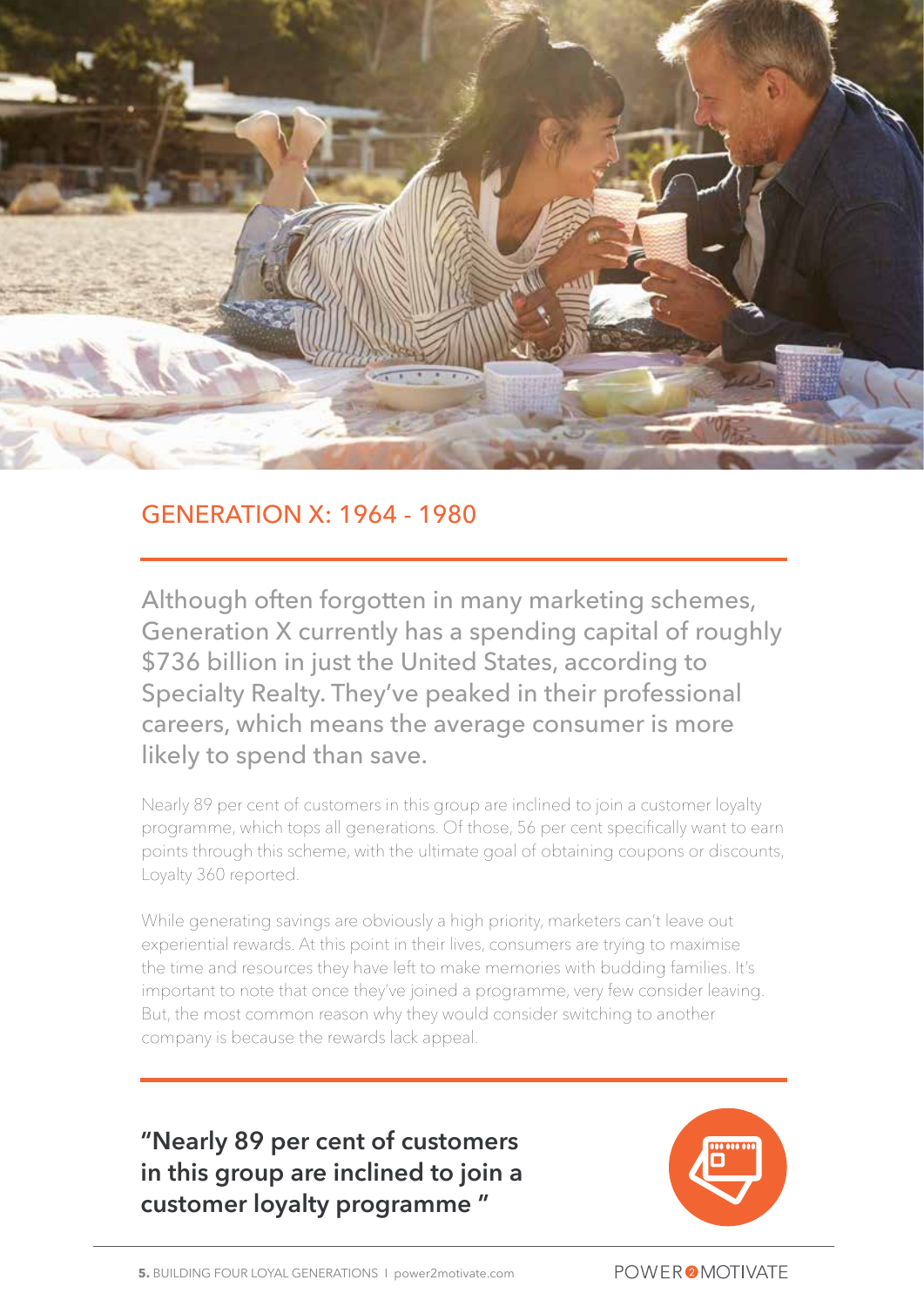

### BABY BOOMERS: 1946 - 1963

While Baby Boomers aren't totally averse to a customer loyalty programme that would require a digital presence, simplicity is key.

Marketers would be wise to hone in on their ability to use experiential rewards as a value proposition, according to Forbes. Highlight the fact that a trip abroad or tickets to a unique event are adventures that could help them cross items off of their bucket list.

Above all else, though, Baby Boomers join loyalty schemes to save money. In turn, making sure the speed with which points are earned match up with the financial value is of paramount importance. This generation is more patient than most, but the programme must provide a quick payout cycle.

Each generation has their wants and needs, and building a loyalty programme that covers them all is no easy feat. Ensure your scheme appeals to each demographic by aligning the rewards with the mindset the average consumer that age would have. Just as well, trial by fire can provide meaningful feedback that can help improve the chances of retaining customers down the line.

# **"Above all else, though, Baby Boomers join loyalty schemes to save money. "**